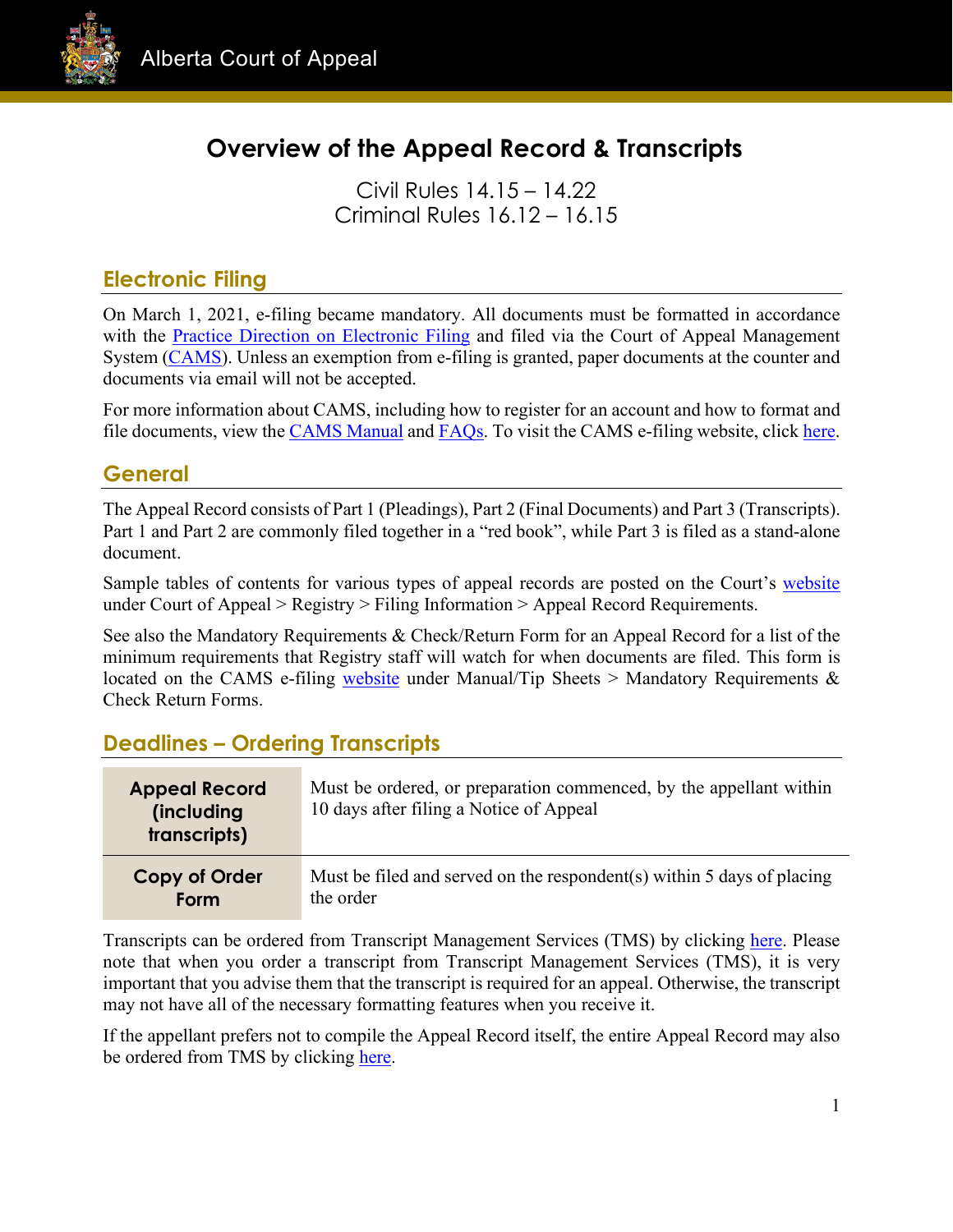

TMS's contact information is as follows:

Transcript Management Services Calgary Courts Centre Suite 1901-N, 601-5th Street SW Calgary, AB T2P 5P7

Phone: 403-297-7392 Fax: 403-297-7034 Email: [tms.calgary@gov.ab.ca](mailto:tms.calgary@gov.ab.ca) Hours: 8:15 am - 4:30 pm (Monday to Friday, closed statutory holidays)

## **Deadlines - Filing**

| <b>Standard Appeal</b>                          | 4 months from the date that the Notice of Appeal was filed                                   |                                                                    |  |
|-------------------------------------------------|----------------------------------------------------------------------------------------------|--------------------------------------------------------------------|--|
| <b>Fast Track Appeal</b>                        | 1 month from the date that the Notice of Appeal was filed                                    |                                                                    |  |
| <b>Conviction Appeal</b>                        | 4 months from the date that the Notice of Appeal was filed                                   |                                                                    |  |
| (includes acquittal<br>and decision<br>appeals) |                                                                                              |                                                                    |  |
|                                                 | Where the appeal is as to Sentence only and the net Sentence is                              |                                                                    |  |
|                                                 | 6 months or less                                                                             | 2 months after the date on which<br>the Notice of Appeal was filed |  |
| <b>Sentence Appeal</b>                          | More than 6 months                                                                           | 3 months after the date on which<br>the Notice of Appeal was filed |  |
|                                                 | Where the appeal is as to Conviction and Sentence                                            |                                                                    |  |
|                                                 | 2 months after the date on which the conviction appeal was dismissed,<br>struck or abandoned |                                                                    |  |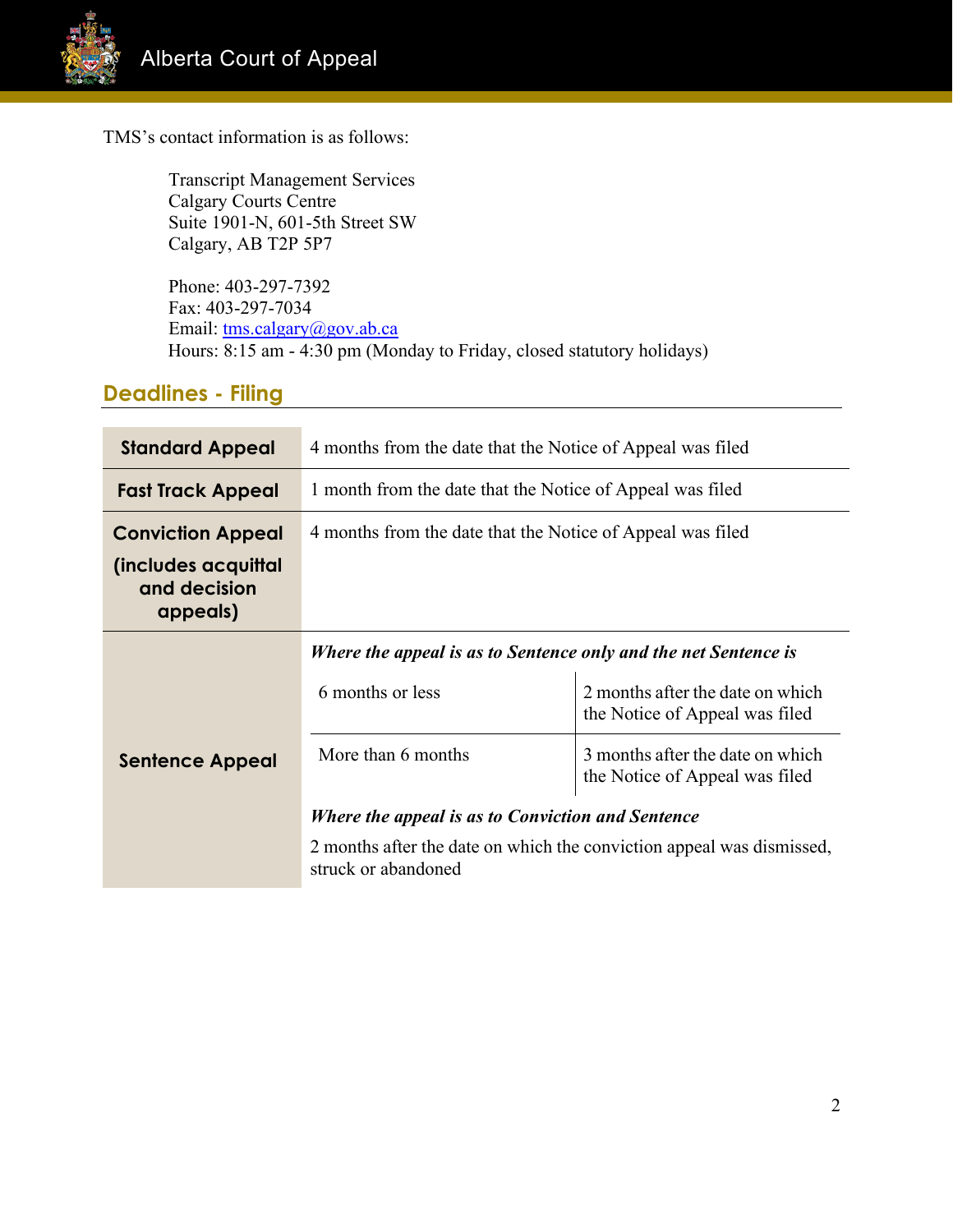

# **Missed Deadlines**

If the deadline for filing the Appeal Record is missed:

| <b>Standard or Fast</b><br><b>Track Appeal</b>                                                           | The appeal will be struck                                                                                                                                                                                                                                                                           |                                                                                  |
|----------------------------------------------------------------------------------------------------------|-----------------------------------------------------------------------------------------------------------------------------------------------------------------------------------------------------------------------------------------------------------------------------------------------------|----------------------------------------------------------------------------------|
| <b>Conviction Appeal</b><br>or Sentence<br><b>Appeal (includes</b><br>acquittal and<br>decision appeals) | If the appellant is represented by $\mid$ The appeal will be struck<br>counsel or is self-represented<br>and not in custody                                                                                                                                                                         |                                                                                  |
|                                                                                                          | appellant is<br>self-<br><i>the</i><br>It and the second the second term in the second term in the second term in the second term in the second term in the second term in the second term in the second term in the second term in the second term in the second ter<br>represented and in custody | The Registrar may refer the<br>appeal to a single appeal judge<br>for directions |

# **Transcripts Required**

The following transcripts must be ordered for a civil appeal:

| all oral evidence (what the witnesses said)<br>all oral argument (what the lawyers said) from a <b>chambers</b><br>$\bullet$<br>application, if that application did not exceed one-half day<br><b>Civil Appeal</b><br>(if it exceeded one-half day, transcripts of oral argument are<br><b>(includes Standard</b><br>optional)<br>and Fast Track<br>only such part of the oral argument (what the lawyers said)<br>Appeals)<br>from a trial as is necessary to decide the appeal<br>• any oral reasons for the decision under appeal (what the judge<br>said) and for any other ruling that will be an issue in the appeal<br>all oral evidence (what the witnesses said)<br>only that part of the oral argument (what the lawyers said) that<br><b>Conviction Appeal</b><br>is necessary to determine the appeal<br>(includes Acquittal<br>and Decision<br>said)<br>Appeals)<br>• in the case of an appeal from a judgment in a jury trial, the<br>address to the jury of each party, the judge's charge to the jury<br>and the answers given to any questions from the jury |                                                                |
|--------------------------------------------------------------------------------------------------------------------------------------------------------------------------------------------------------------------------------------------------------------------------------------------------------------------------------------------------------------------------------------------------------------------------------------------------------------------------------------------------------------------------------------------------------------------------------------------------------------------------------------------------------------------------------------------------------------------------------------------------------------------------------------------------------------------------------------------------------------------------------------------------------------------------------------------------------------------------------------------------------------------------------------------------------------------------------|----------------------------------------------------------------|
|                                                                                                                                                                                                                                                                                                                                                                                                                                                                                                                                                                                                                                                                                                                                                                                                                                                                                                                                                                                                                                                                                |                                                                |
|                                                                                                                                                                                                                                                                                                                                                                                                                                                                                                                                                                                                                                                                                                                                                                                                                                                                                                                                                                                                                                                                                | any oral reasons for the decision under appeal (what the judge |
|                                                                                                                                                                                                                                                                                                                                                                                                                                                                                                                                                                                                                                                                                                                                                                                                                                                                                                                                                                                                                                                                                |                                                                |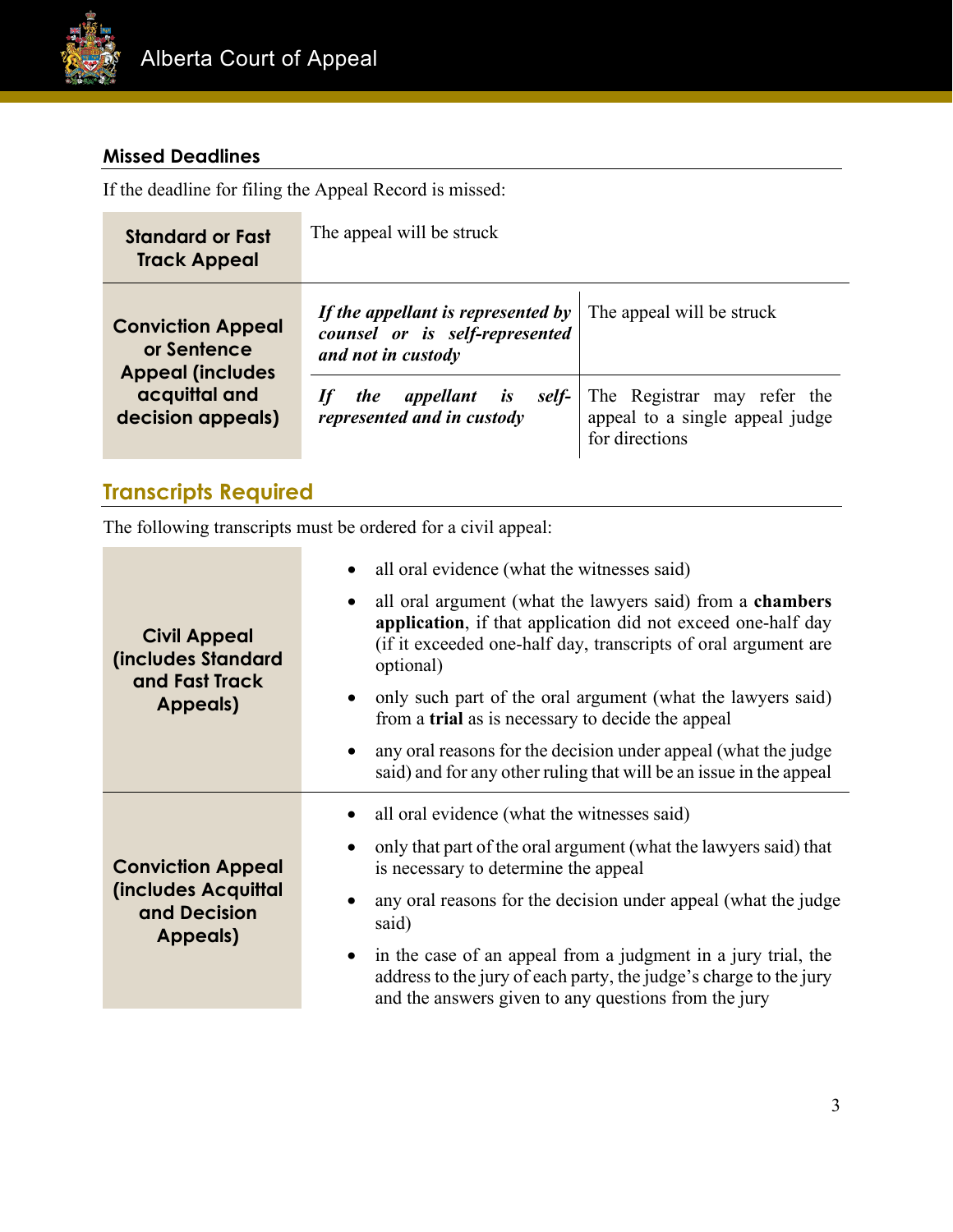

|                        | the plea and particulars<br>$\bullet$<br>• all oral evidence (what the witnesses said)                                                                                                                                                                      |
|------------------------|-------------------------------------------------------------------------------------------------------------------------------------------------------------------------------------------------------------------------------------------------------------|
| <b>Sentence Appeal</b> | speaking to sentence:<br>٠<br>in the case of a guilty plea, from the time of the plea,<br>$\circ$<br>and in all other cases, from the time of conviction<br>$\circ$<br>any oral reasons for the decision under appeal (what the judge<br>$\bullet$<br>said) |

# **Content**

Every appeal record must have a Table of Contents is required listing each document separately and showing the page number where the document can be found. The Table of Contents must include a copy of the table of contents from the transcripts (unless there are no transcripts).

Every appeal record consists of three parts. The following chart sets out the rule which contains a complete list of the contents for each part depending on the type of appeal.

|                             | <b>Civil Appeals</b><br>(includes Fast<br><b>Track and</b><br><b>Standard</b><br>Appeals) | Conviction<br><b>Appeals</b><br>(including<br><b>Acquittal and</b><br><b>Decision Appeals)</b> | <b>Sentence Appeals</b> |
|-----------------------------|-------------------------------------------------------------------------------------------|------------------------------------------------------------------------------------------------|-------------------------|
| <b>Part 1 (Pleadings)</b>   | Rule $14.18(1)(b)$                                                                        | Rule 16.13(b)                                                                                  | Rule 16.14(b)           |
| Part 2 (Final<br>Documents) | Rule $14.18(1)(c)$                                                                        | Rule $16.13(c)$                                                                                | Rule 16.14(c)           |
| Part 3 (Transcripts)        | Rule $14.18(1)(d)$                                                                        | Rule 16.13(d)                                                                                  | Rule 16.14(d)           |

#### **Missing Documents**

If any document that should have gone in to the Appeal Record is not available at the time of preparation (e.g., the order under appeal), a note to that effect must be inserted in the Appeal Record. A preparer's note in the Table of Contents will suffice. The missing materials can then be included in the Extracts of Key Evidence or as an appendix to the Factum.